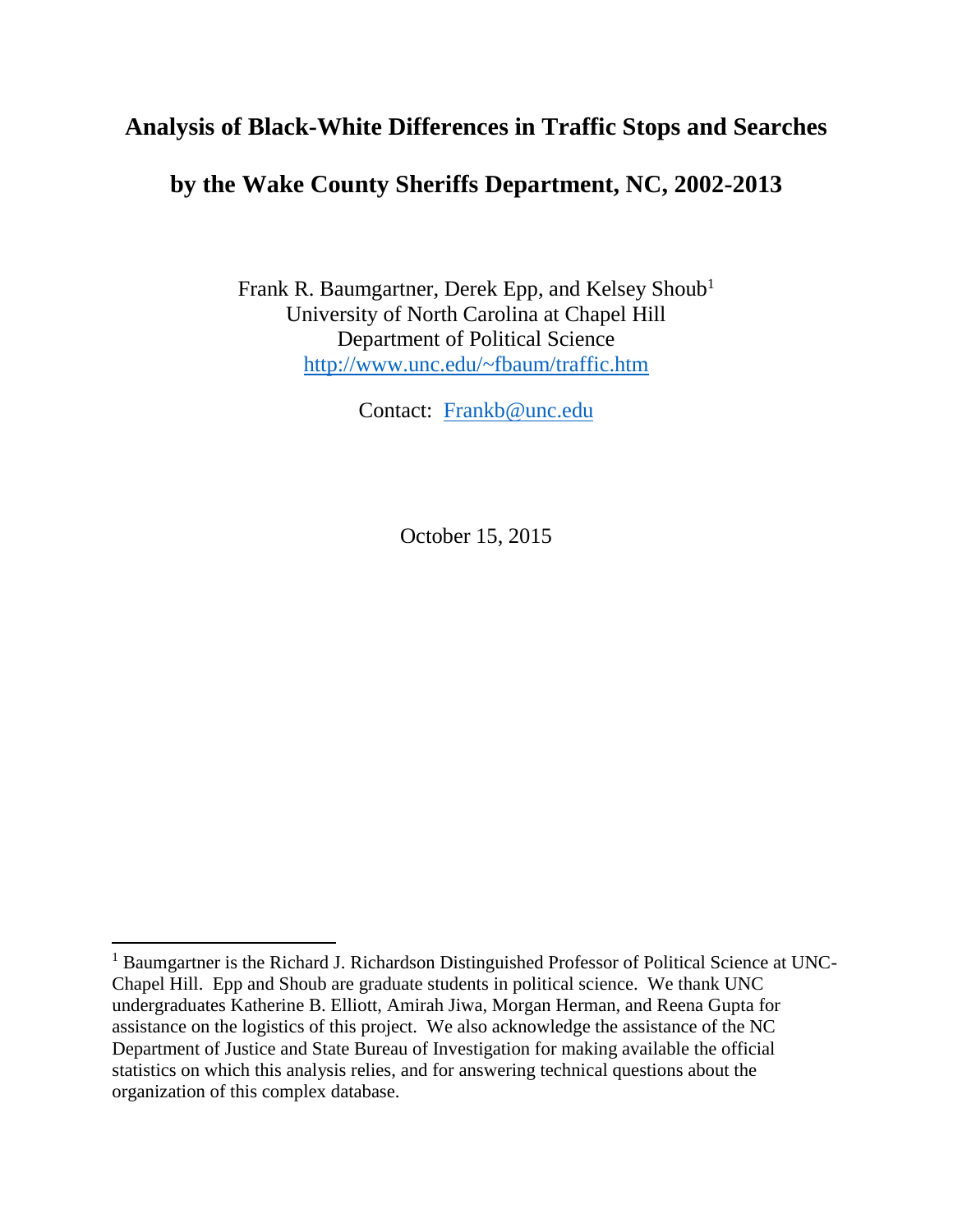| Table T. Overview of the Data |                     |
|-------------------------------|---------------------|
| Data Subsets                  | <b>Observations</b> |
| Total stops                   | 116,703             |
| $-2014$                       | 4,404               |
| -Passengers                   | 4,505               |
| -Checkpoint stops             | 256                 |
| Stops for analysis            | 107,812             |
| Searches                      | 8,584               |
| Search Rate = $7.96$          |                     |

Table 1. Overview of the Data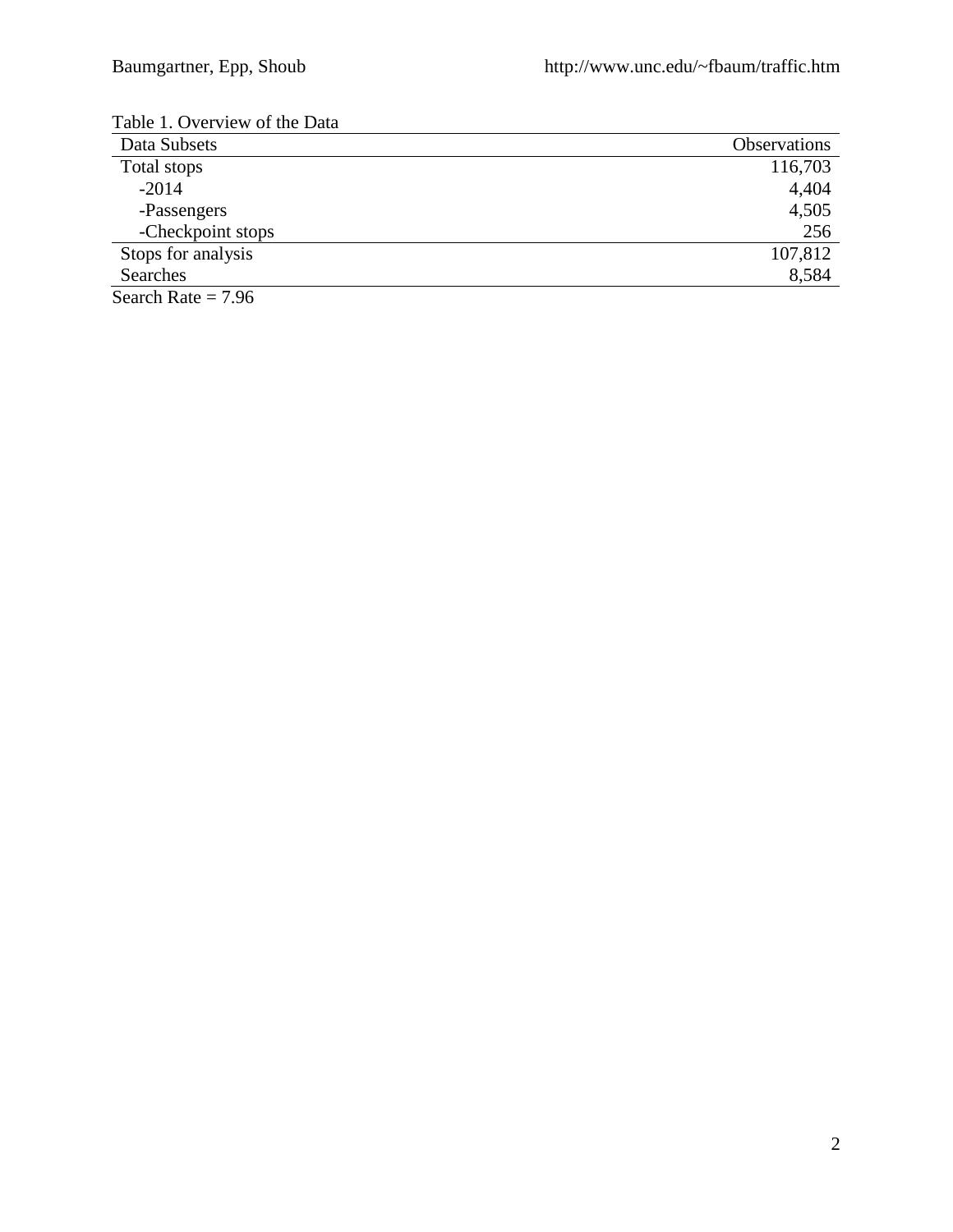



Figure 2. Racial Composition of Traffic Stops by Year

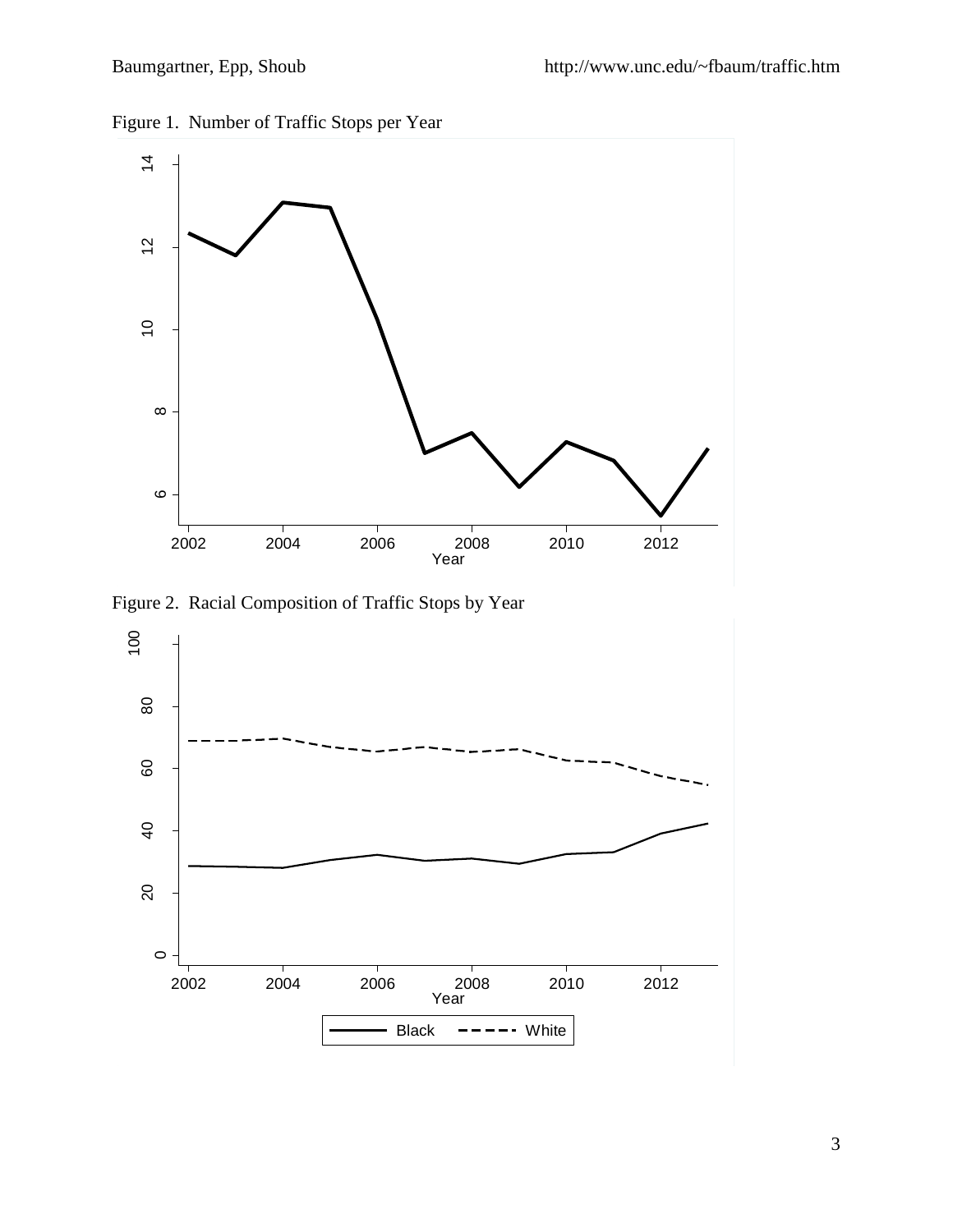|                           | Percent |       |              |
|---------------------------|---------|-------|--------------|
| Purpose                   | Number  | White | <b>Black</b> |
| <b>Total Stops</b>        | 107,812 | 65.59 | 31.57        |
| Speed Limit               | 38,983  | 69.98 | 26.69        |
| Stop Light/Sign           | 7,498   | 71.87 | 23.37        |
| Driving Impaired          | 2,217   | 73.61 | 23.23        |
| Safe Movement             | 9,852   | 64.24 | 32.34        |
| Vehicle Equipment         | 10,455  | 56.51 | 41.26        |
| <b>Vehicle Regulatory</b> | 21,260  | 61.00 | 37.23        |
| Seat Belt                 | 3,111   | 65.03 | 32.95        |
| Investigation             | 8,189   | 64.78 | 33.52        |
| Other Vehicle             | 6,247   | 62.16 | 34.90        |

## Table 2. Racial Composition of Traffic Stops by Purpose, Drivers

Note: Includes only drivers. Excludes 256 checkpoint stops. Excludes 4,505 passengers.

|                           |         |         |         |         | Ratio        |
|---------------------------|---------|---------|---------|---------|--------------|
| Purpose                   | Number  | % Total | % White | % Black | Black: White |
| <b>Total Stops</b>        | 107,812 |         | 65.59   | 31.57   |              |
| <b>Total Searches</b>     | 8,584   | 7.96    | 7.15    | 9.96    | 1.39         |
| Speed Limit               | 38,983  | 3.60    | 3.13    | 5.03    | 1.61         |
| Stop Light/Sign           | 7,498   | 3.60    | 3.06    | 5.76    | 1.88         |
| Driving Impaired          | 2,217   | 46.10   | 49.39   | 36.50   | 0.74         |
| Safe Movement             | 9,852   | 10.05   | 9.24    | 11.99   | 1.30         |
| Vehicle Equipment         | 10,455  | 11.03   | 10.12   | 12.52   | 1.24         |
| <b>Vehicle Regulatory</b> | 21,260  | 7.68    | 6.59    | 9.58    | 1.45         |
| Seat Belt                 | 3,111   | 7.97    | 5.14    | 13.95   | 2.71         |
| Investigation             | 8,189   | 16.22   | 15.00   | 18.83   | 1.26         |
| Other Vehicle             | 6,247   | 8.63    | 7.47    | 10.87   | 1.46         |

## Table 3. Percent Searched by Race and Purpose of Stop

Note: See the appendix for this same table broken down for Men and Women.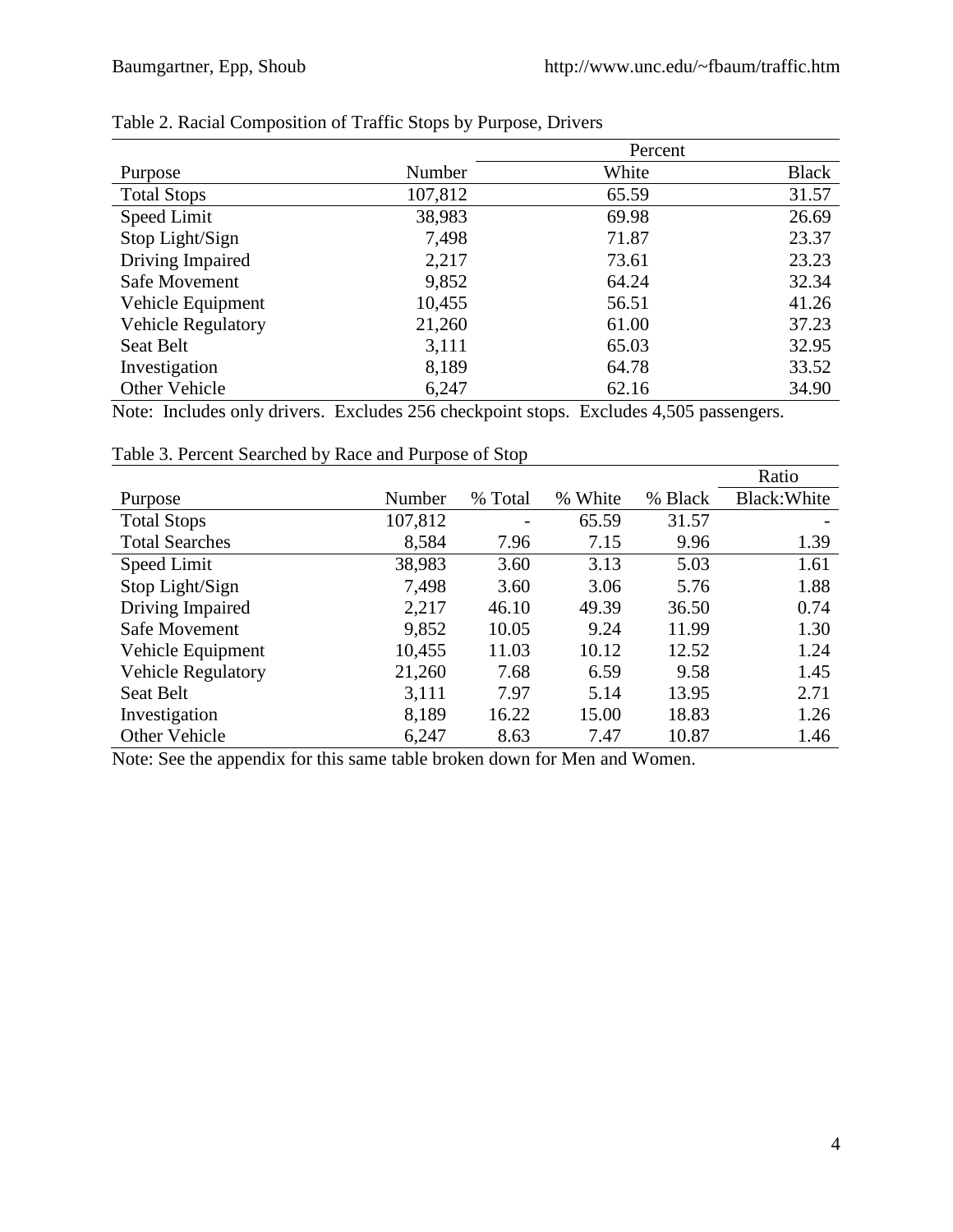

Figure 3. Difference in Likelihood of Being Searched, by Race and Type of Stop

Figure 4. Racial Differences in the Likelihood of Search

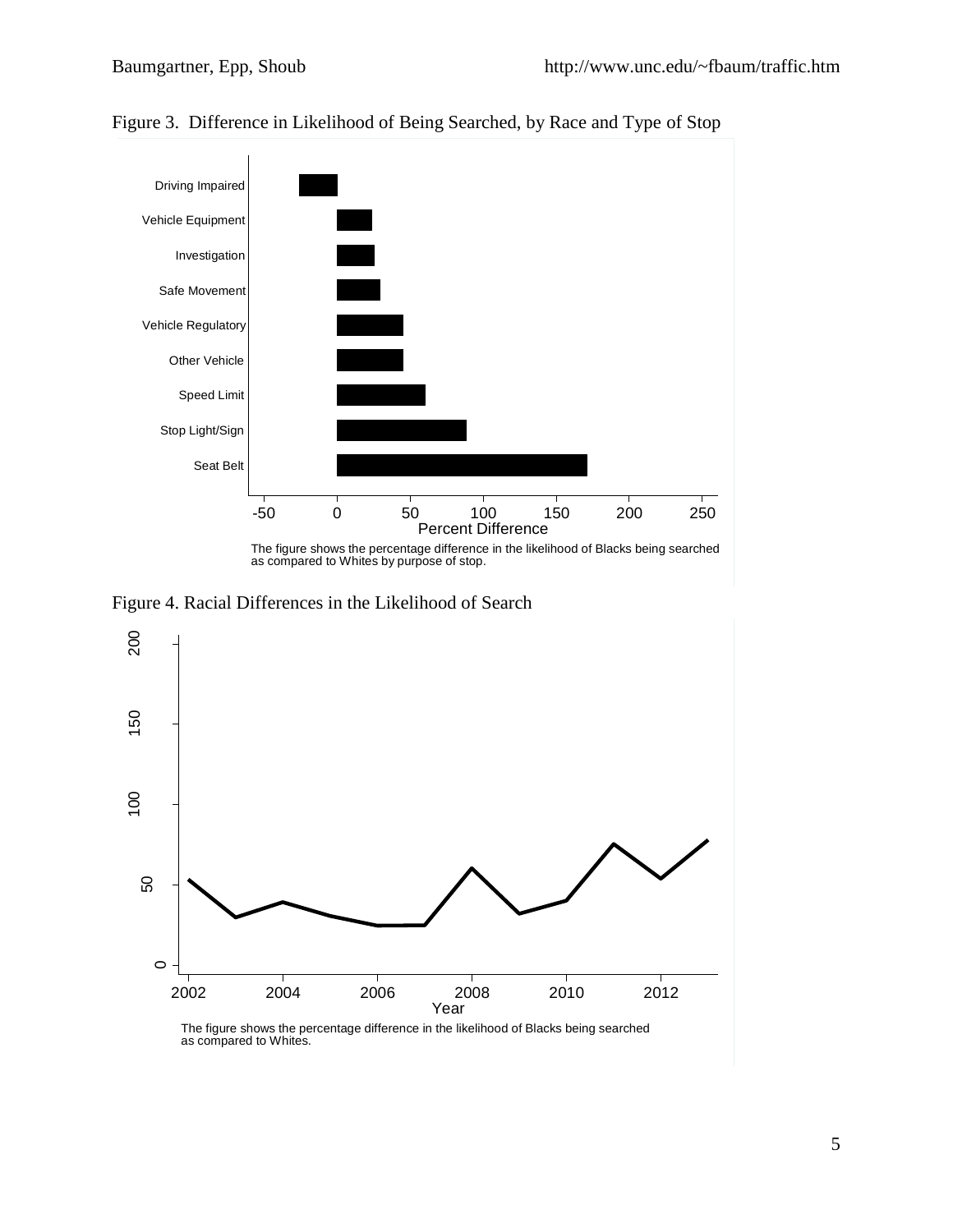

Figure 5. Racial Differences in the Liklihood of Search by Gender



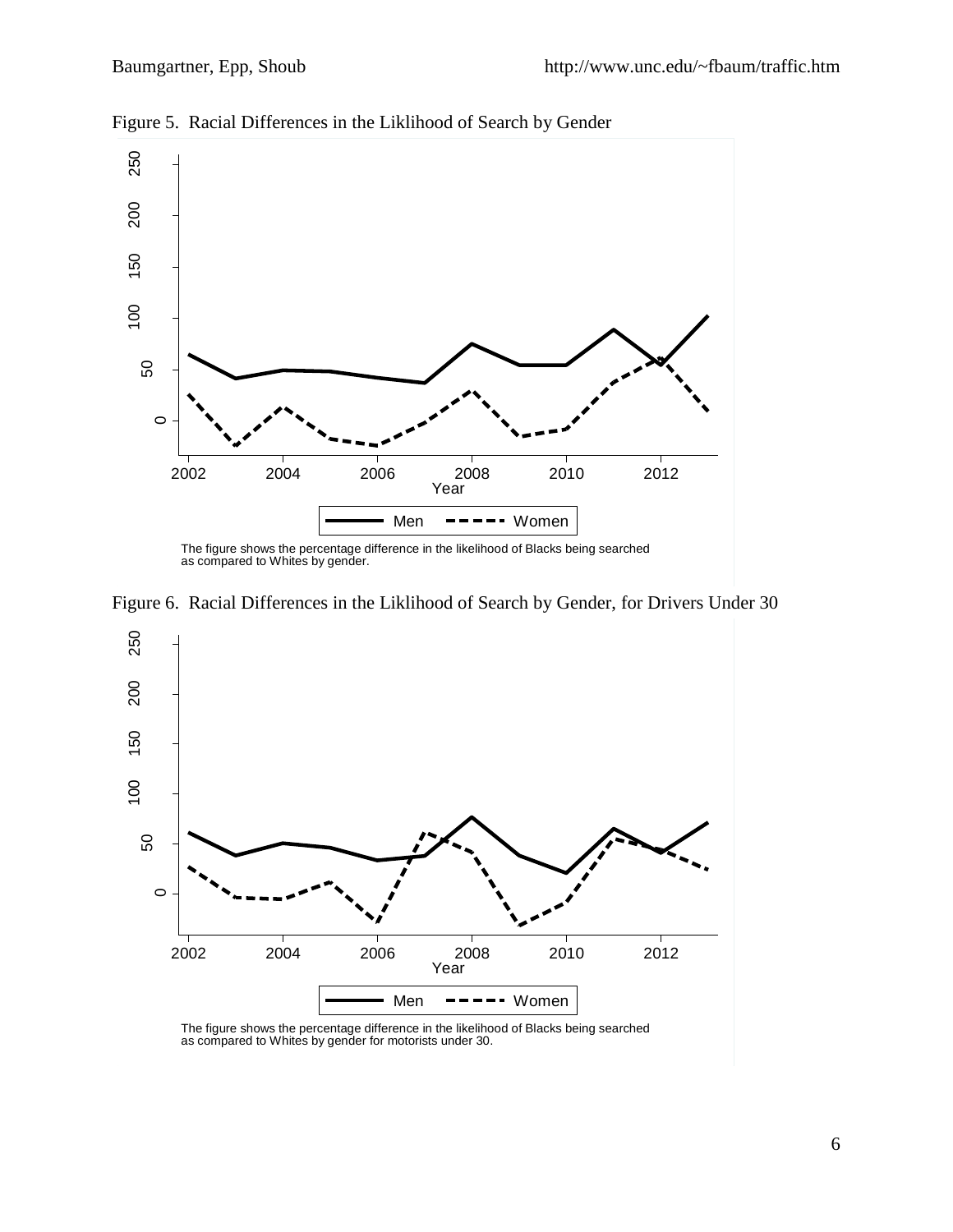

Figure 7. Search Rates by Race, Gender, and Age Group

Figure 8. Number of Stops, by Race and Gender

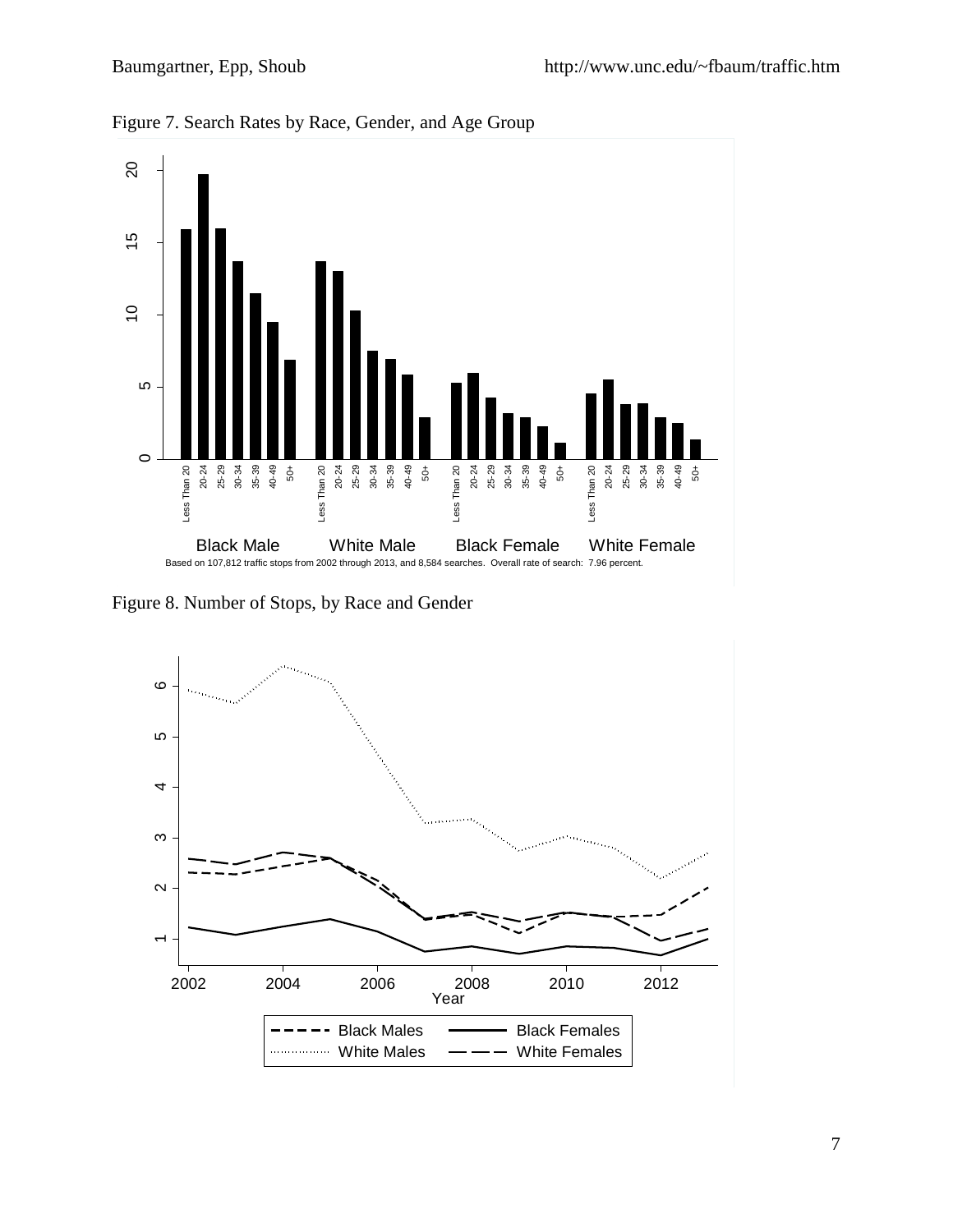

Figure 9. Percent of Stops Resulting in a Search, by Race and Gender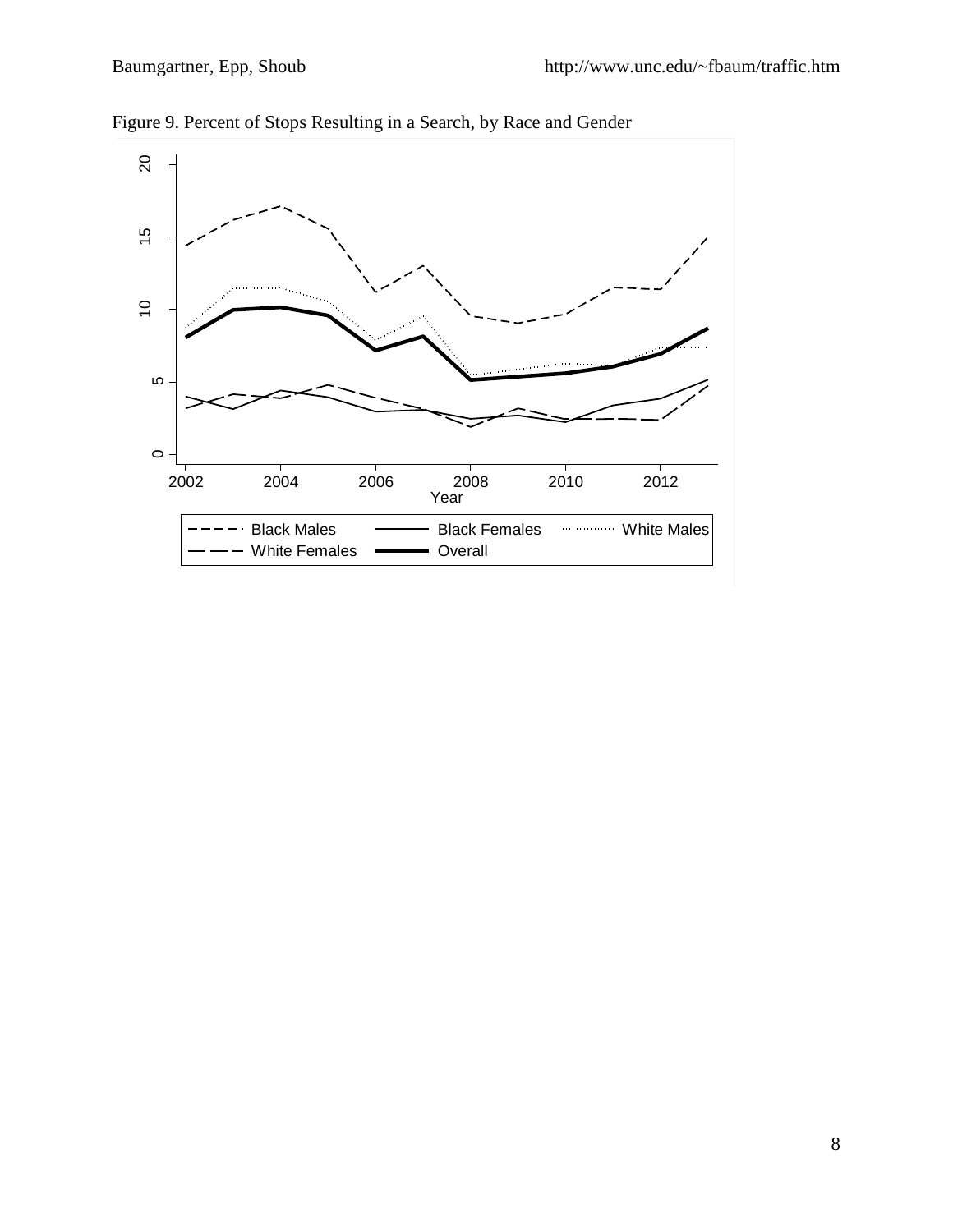#### Table 4. Type of Search by Race

|                           |         |         |         |         | Ratio        |
|---------------------------|---------|---------|---------|---------|--------------|
| Search Type               | Number  | % Total | % White | % Black | Black: White |
| <b>Total Stops</b>        | 107,812 |         | 65.59   | 31.57   |              |
| <b>Total Searches</b>     | 8,584   | 7.96    | 7.15    | 9.96    | 1.39         |
| Consent                   | 4,376   | 4.06    | 3.70    | 4.97    | 1.34         |
| Search Warrant            | 21      | 0.02    | 0.02    | 0.02    | 1.00         |
| Probable Cause            | 1,397   | 1.30    | 0.88    | 2.23    | 2.53         |
| <b>Incident to Arrest</b> | 2,579   | 2.39    | 2.38    | 2.50    | 1.05         |
| Protective Frisk          | 211     | 0.20    | 0.17    | 0.24    | 1.41         |

Note: See the appendix for this same table separately for Men and Women.

| Number of     | Officers w/ this | Percent of      | Cumulative | Percent of   | Cumulative |
|---------------|------------------|-----------------|------------|--------------|------------|
| <b>Stops</b>  | many Stops       | <b>Officers</b> | Percent    | <b>Stops</b> | Percent    |
|               | 549              | 35.47           | 35.47      | 0.51         | 0.51       |
| $2 - 10$      | 414              | 26.74           | 62.21      | 1.57         | 2.08       |
| $11 - 100$    | 341              | 22.03           | 84.24      | 12.58        | 14.66      |
| $101 - 1,000$ | 235              | 15.18           | 99.42      | 72.59        | 87.25      |
| $1,001 +$     |                  | 0.58            | 100.00     | 12.75        | 100.00     |

Total 1,548 100 - 100 -

Table 5. Distribution of Officer IDs by Stop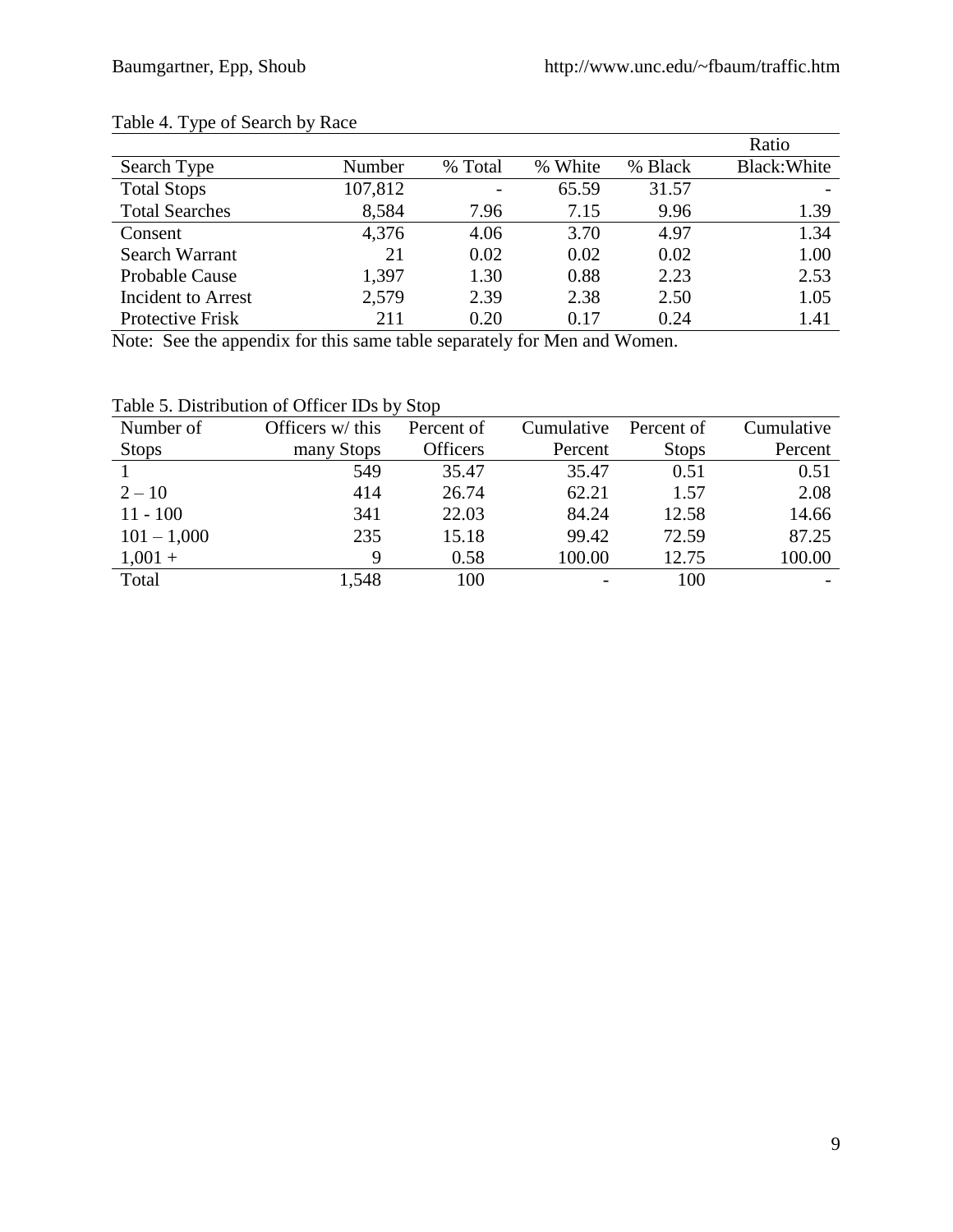

Figure 10. Number of Black and White Motorists Stopped, by Officer

Figure 11. Number of Black and White Motorists Searched, by Officer

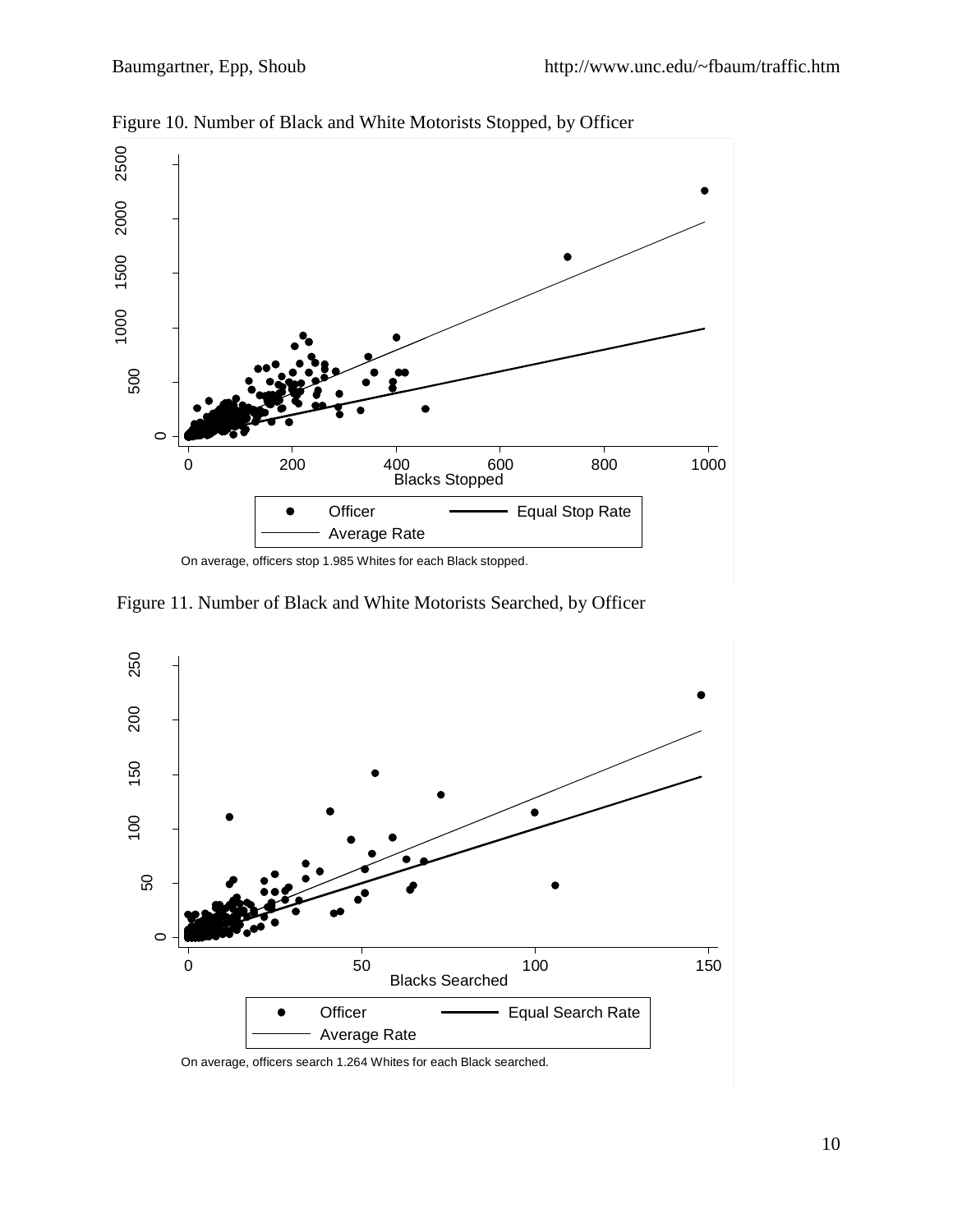

Figure 12. Percent of White and Black Drivers Searched, by Officer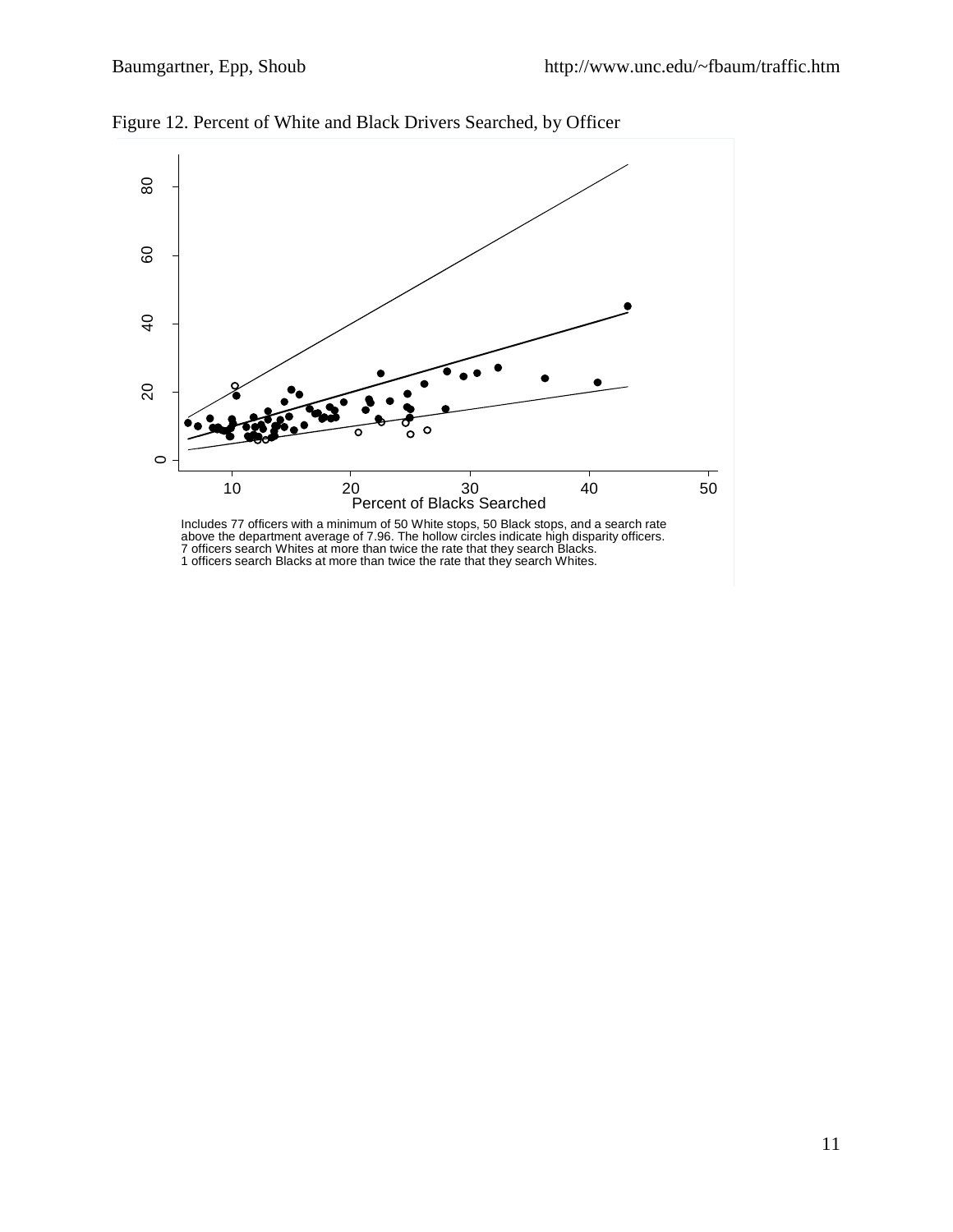| Table 6. Predicting the Occurrence of a Search, Male Drivers |               |               |                |                |                |
|--------------------------------------------------------------|---------------|---------------|----------------|----------------|----------------|
| Variable                                                     | Model 1       | Model 2       | Model 3        | Model 4        | Model 5        |
| <b>Demographics</b>                                          |               |               |                |                |                |
| Race                                                         | $1.82*(0.05)$ | $1.87*(0.05)$ | $1.74*(0.05)$  | $1.74*(0.05)$  | $1.68*(0.05)$  |
| Hispanic                                                     | $1.61*(0.06)$ | $1.43*(0.05)$ | $1.08*(0.04)$  | $1.08*(0.04)$  | $1.10*(0.04)$  |
| Age                                                          |               | $0.96*(0.00)$ | $0.96*(0.00)$  | $0.96*(0.00)$  | $0.96*(0.00)$  |
| <b>Stop Purpose</b>                                          |               |               |                |                |                |
| <b>Speed Limit</b>                                           |               |               |                |                |                |
| Stop Light                                                   |               |               | 1.08(0.08)     | 1.08(0.08)     | 1.07(0.08)     |
| Impaired                                                     |               |               | $21.18*(1.26)$ | $20.99*(1.25)$ | $17.18*(1.07)$ |
| Movement                                                     |               |               | $2.88*(0.14)$  | $2.89*(0.14)$  | $2.75*(0.13)$  |
| Equipment                                                    |               |               | $2.77*(0.13)$  | $2.79*(0.13)$  | $2.52*(0.12)$  |
| Regulatory                                                   |               |               | $2.26*(0.09)$  | $2.27*(0.09)$  | $2.23*(0.09)$  |
| Seat Belt                                                    |               |               | $2.05*(0.16)$  | $2.06*(0.16)$  | $2.12*(0.17)$  |
| Investigation                                                |               |               | $4.15*(0.19)$  | $4.16*(0.19)$  | $3.75*(0.18)$  |
| Other                                                        |               |               | $2.27*(0.13)$  | $2.25*(0.13)$  | $2.15*(0.13)$  |
| <b>Officer Type</b>                                          |               |               |                |                |                |
| Black Disparity <sup>†</sup>                                 |               |               |                | $1.36*(0.12)$  | $1.36*(0.12)$  |
| White Disparity <sup>®</sup>                                 |               |               |                | $2.09*(0.29)$  | $2.03*(0.28)$  |
| <b>Time</b>                                                  |               |               |                |                |                |
| Hour of Day                                                  |               |               |                |                | Included       |
| Day of Week                                                  |               |               |                |                | Included       |
| <b>Constant</b>                                              | $0.08*(0.00)$ | $0.27*(0.01)$ | $0.15*(0.01)$  | $0.14*(0.01)$  | $0.16*(0.01)$  |
| N                                                            | 71,104        | 71,104        | 71,104         | 71,104         | 69,335         |
| <b>Pseudo</b> $R^2$                                          | 0.01          | 0.03          | 0.10           | 0.10           | 0.11           |

Table 6. Predicting the Occurrence of a Search, Male Drivers

Note: Entries are odds-ratios, with standard errors in parenthesis.

Note: The number of observations is smaller for Model 5 because the "hour of stop" variable is missing in some cases.

 $*$  = Significant at 0.05 p-value

ϯ = Coded 1 for 1 officers who searched Blacks at twice the rate of Whites; otherwise zero. Officers with fewer than 50 searches of Black motorists are automatically coded zero.

 $\phi$  = Coded 1 for 7 officers who searched Whites at twice the rate of Blacks; otherwise zero. Officers with fewer than 50 searches of White motorists are automatically coded zero.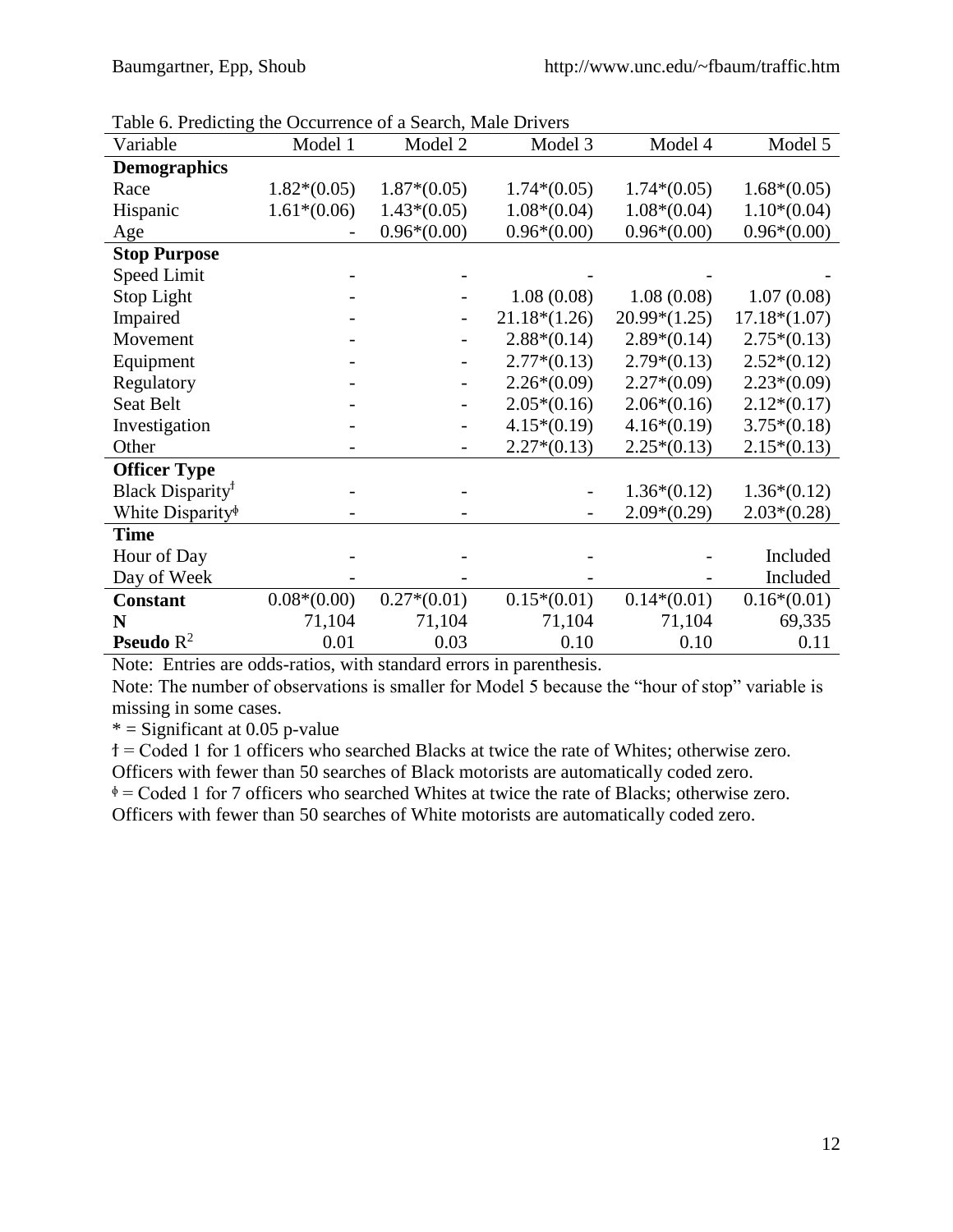| Table 7. Predicting the Occurrence of a Search, Female Drivers |               |               |                |                |                |
|----------------------------------------------------------------|---------------|---------------|----------------|----------------|----------------|
| Variable                                                       | Model 1       | Model 2       | Model 3        | Model 4        | Model 5        |
| <b>Demographics</b>                                            |               |               |                |                |                |
| Race                                                           | 0.97(0.06)    | 0.97(0.06)    | 0.90(0.06)     | 0.92(0.06)     | 0.88(0.06)     |
| Hispanic                                                       | $0.66*(0.09)$ | $0.60*(0.09)$ | $0.42*(0.06)$  | $0.43*(0.06)$  | $0.43*(0.06)$  |
| Age                                                            |               | $0.96*(0.00)$ | $0.96*(0.00)$  | $0.97*(0.00)$  | $0.97*(0.00)$  |
| <b>Stop Purpose</b>                                            |               |               |                |                |                |
| <b>Speed Limit</b>                                             |               |               |                |                |                |
| Stop Light                                                     |               |               | $1.44*(0.24)$  | $1.49*(0.25)$  | $1.41*(0.24)$  |
| Impaired                                                       |               |               | $46.09*(5.67)$ | $42.31*(5.29)$ | $26.02*(3.53)$ |
| Movement                                                       |               |               | $2.83*(0.37)$  | $2.90*(0.38)$  | $2.59*(0.35)$  |
| Equipment                                                      |               |               | $4.48*(0.51)$  | $4.63*(0.53)$  | $3.80*(0.45)$  |
| Regulatory                                                     |               |               | $2.56*(0.26)$  | $2.61*(0.27)$  | $2.49*(0.26)$  |
| Seat Belt                                                      |               |               | $2.30*(0.54)$  | $2.39*(0.56)$  | $2.53*(0.60)$  |
| Investigation                                                  |               |               | $9.41*(1.01)$  | $9.64*(1.04)$  | $7.56*(0.85)$  |
| Other                                                          |               |               | $3.25*(0.47)$  | $3.18*(0.46)$  | $2.92*(0.43)$  |
| <b>Officer Type</b>                                            |               |               |                |                |                |
| Black Disparity <sup>†</sup>                                   |               |               |                | $1.58*(0.31)$  | 1.48(0.30)     |
| White Disparity <sup>®</sup>                                   |               |               |                | $5.85*(1.30)$  | $5.27*(1.21)$  |
| <b>Time</b>                                                    |               |               |                |                |                |
| Hour of Day                                                    |               |               |                |                | Included       |
| Day of Week                                                    |               |               |                |                | Included       |
| <b>Constant</b>                                                | $0.04*(0.00)$ | $0.12*(0.01)$ | $0.04*(0.01)$  | $0.04*(0.00)$  | $0.06*(0.01)$  |
| N                                                              | 33,648        | 33,648        | 33,648         | 33,648         | 32,808         |
| Pseudo $\mathbb{R}^2$                                          | 0.00          | 0.02          | 0.13           | 0.13           | 0.14           |

Table 7. Predicting the Occurrence of a Search, Female Drivers

Note: Entries are odds-ratios, with standard errors in parenthesis.

Note: The number of observations is smaller for Model 5 because the "hour of stop" variable is missing in some cases.

 $*$  = Significant at 0.05 p-value

ϯ = Coded 1 for 1 officer who searched Blacks at twice the rate of Whites; otherwise zero.

Officers with fewer than 50 searches of Black motorists are automatically coded zero.

 $\phi$  = Coded 1 for 7 officers who searched Whites at twice the rate of Blacks; otherwise zero.

Officers with fewer than 50 searches of White motorists are automatically coded zero.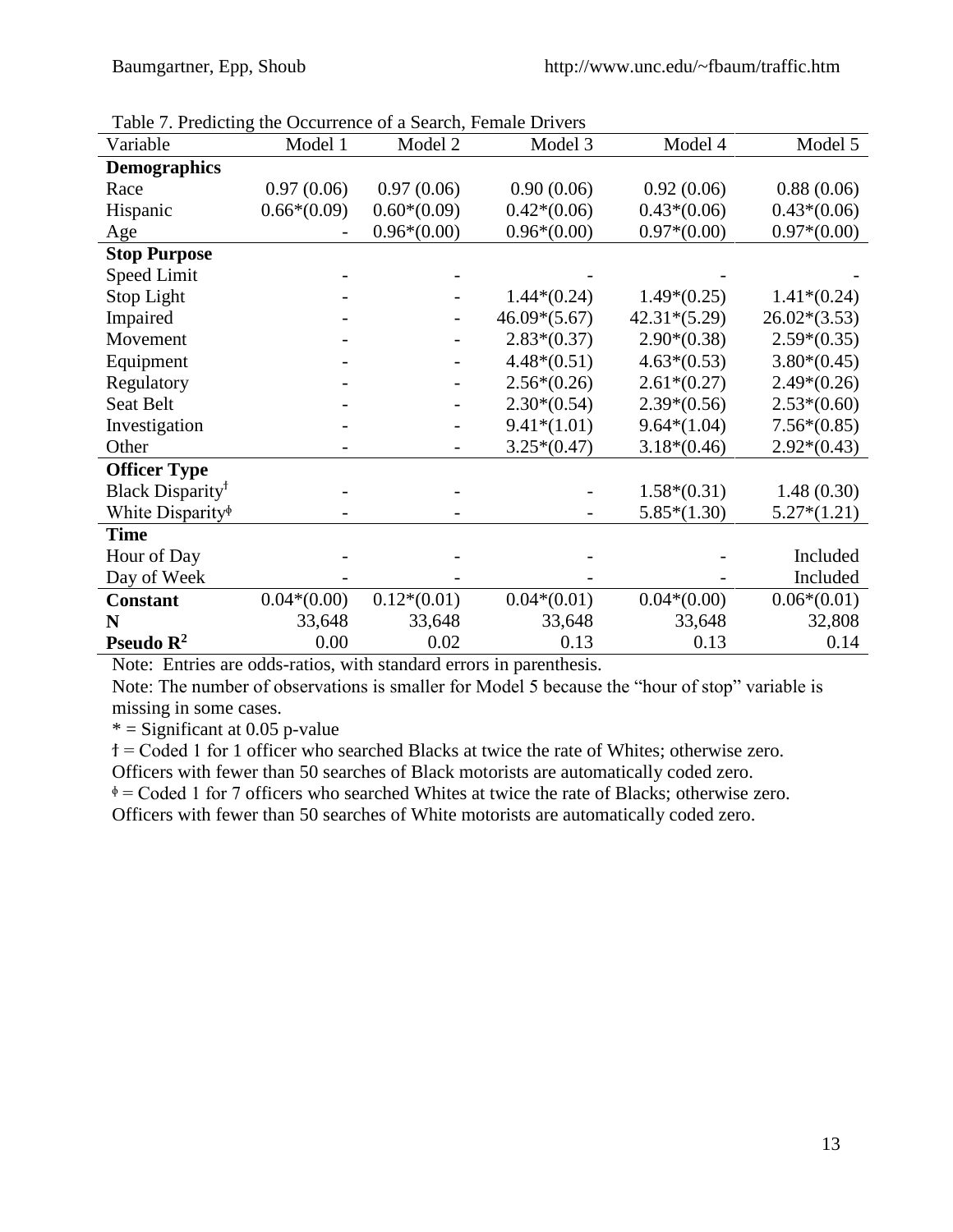

Figure 14. Increased Odds of Search for Blacks, by Gender, 2002-2013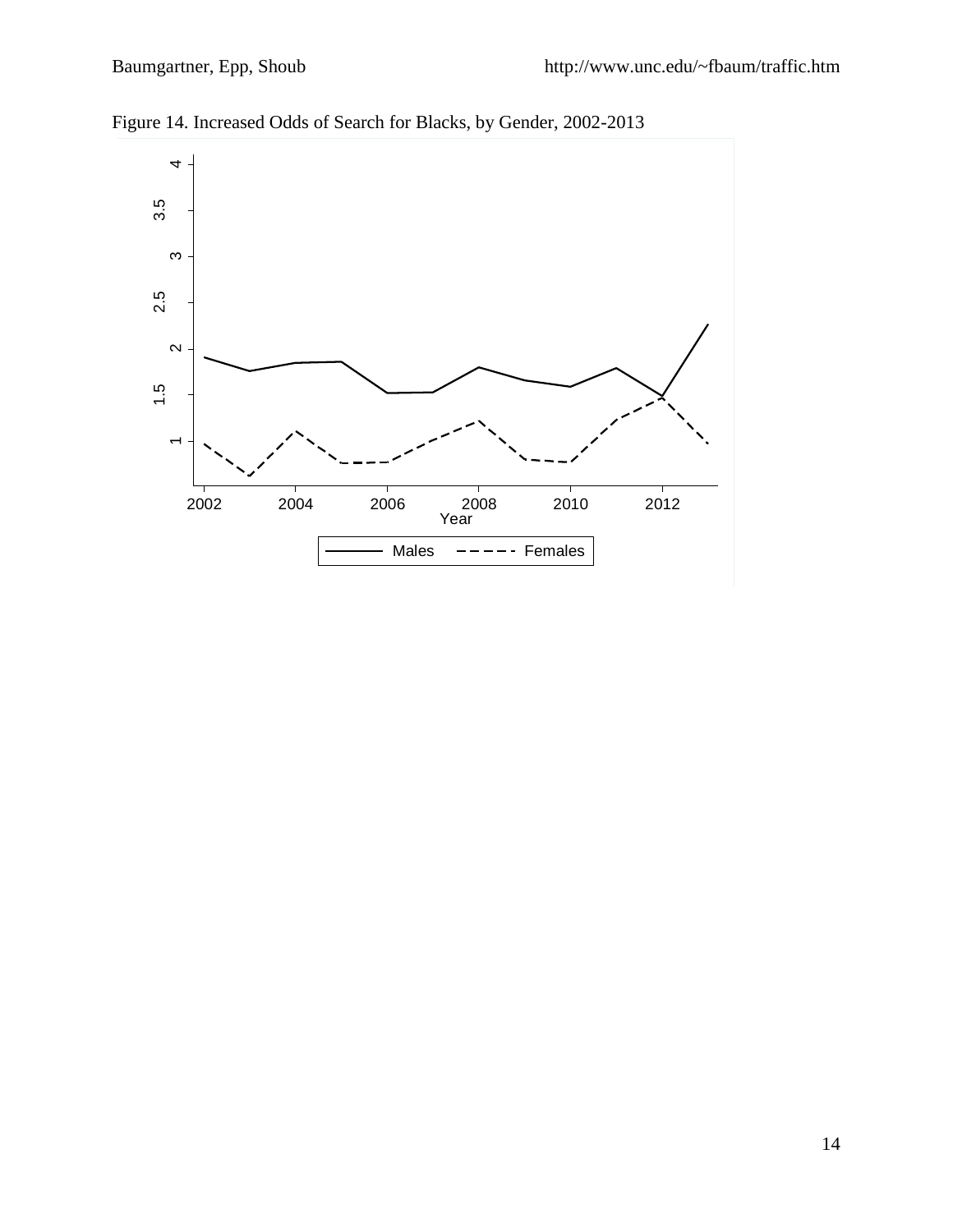## Appendix

|  |  | Table A1. Racial Composition of Traffic Stops by Purpose, Passengers |  |  |  |  |
|--|--|----------------------------------------------------------------------|--|--|--|--|
|--|--|----------------------------------------------------------------------|--|--|--|--|

|                           |        | Percent |              |
|---------------------------|--------|---------|--------------|
| Purpose                   | Number | White   | <b>Black</b> |
| <b>Total Stops</b>        | 4,505  | 53.92   | 44.77        |
| Speed Limit               | 643    | 56.14   | 42.15        |
| Stop Light/Sign           | 125    | 50.40   | 48.80        |
| Driving Impaired          | 282    | 70.92   | 27.66        |
| Safe Movement             | 570    | 54.21   | 44.39        |
| Vehicle Equipment         | 684    | 47.22   | 52.05        |
| <b>Vehicle Regulatory</b> | 792    | 51.01   | 47.73        |
| Seat Belt                 | 139    | 38.13   | 61.87        |
| Investigation             | 967    | 57.91   | 41.37        |
| Other Vehicle             | 278    | 54.32   | 42.45        |
|                           | 25     | 20.00   | 64.00        |

# Table A2. Percent of Men Searched by Race and Purpose of Stop

|                           |        |         |               |         | Ratio        |
|---------------------------|--------|---------|---------------|---------|--------------|
| Purpose                   | Number | % Total | White<br>$\%$ | % Black | Black: White |
| <b>Total Stops</b>        | 73,279 |         | 66.68         | 30.35   |              |
| <b>Total Searches</b>     | 7,389  | 10.08   | 8.78          | 13.37   | 1.52         |
| Speed Limit               | 25,585 | 4.80    | 4.12          | 7.02    | 1.70         |
| Stop Light/Sign           | 4,726  | 4.74    | 4.05          | 7.66    | 1.89         |
| Driving Impaired          | 1,700  | 49.00   | 51.83         | 41.12   | 0.79         |
| Safe Movement             | 7,036  | 12.75   | 11.46         | 15.90   | 1.39         |
| Vehicle Equipment         | 7,538  | 13.19   | 11.65         | 15.76   | 1.35         |
| <b>Vehicle Regulatory</b> | 13,693 | 10.23   | 8.45          | 13.51   | 1.60         |
| <b>Seat Belt</b>          | 2,391  | 9.49    | 5.83          | 17.52   | 3.01         |
| Investigation             | 6,205  | 18.02   | 15.78         | 22.97   | 1.46         |
| <b>Other Vehicle</b>      | 4,405  | 10.62   | 8.98          | 14.16   | 1.58         |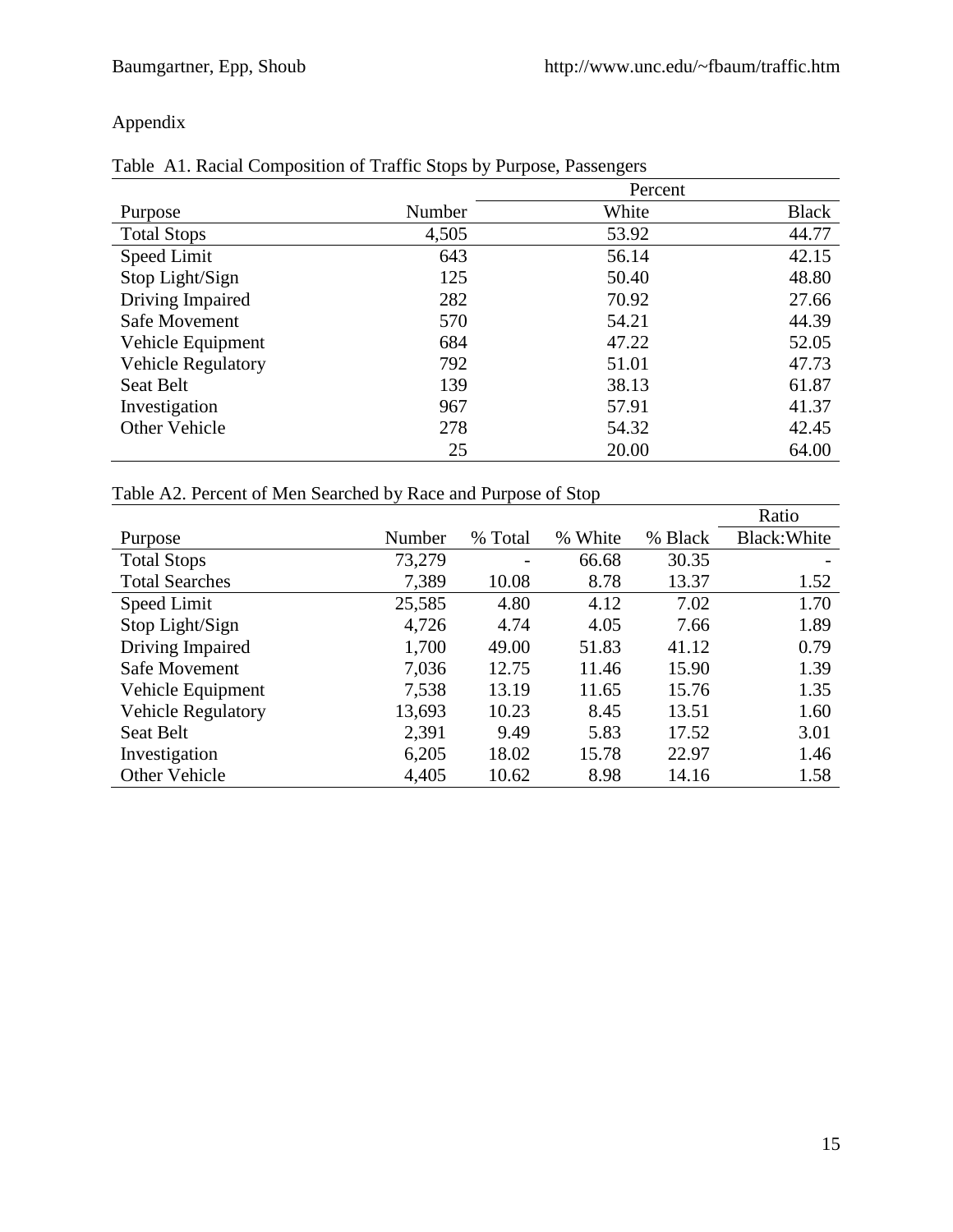|                           |        |                 |               |         | Ratio        |
|---------------------------|--------|-----------------|---------------|---------|--------------|
| Purpose                   | Number | % Total         | White<br>$\%$ | % Black | Black: White |
| <b>Total Stops</b>        | 34,533 | $\qquad \qquad$ | 63.27         | 34.16   |              |
| <b>Total Searches</b>     | 1,195  | 3.46            | 3.49          | 3.52    | 1.01         |
| Speed Limit               | 13,398 | 1.31            | 1.17          | 1.66    | 1.42         |
| Stop Light/Sign           | 2,772  | 1.66            | 1.33          | 2.88    | 2.17         |
| Driving Impaired          | 517    | 36.56           | 41.27         | 21.49   | 0.52         |
| Safe Movement             | 2,816  | 3.30            | 3.35          | 3.41    | 1.02         |
| Vehicle Equipment         | 2,917  | 5.45            | 5.78          | 5.21    | 0.90         |
| <b>Vehicle Regulatory</b> | 7,567  | 3.05            | 3.01          | 3.18    | 1.06         |
| Seat Belt                 | 720    | 2.92            | 2.69          | 3.46    | 1.29         |
| Investigation             | 1,984  | 10.58           | 12.32         | 8.03    | 0.65         |
| Other Vehicle             | 1,842  | 3.85            | 3.29          | 4.73    | 1.44         |

## Table A3. Percent of Women Searched by Race and Purpose of Stop

## Table A4. Type of Search by Race: Men

|                       |        |         |         |         | Ratio        |
|-----------------------|--------|---------|---------|---------|--------------|
| Search Type           | Number | % Total | % White | % Black | Black: White |
| <b>Total Stops</b>    | 73,279 |         | 66.68   | 30.35   |              |
| <b>Total Searches</b> | 7,389  | 10.08   | 8.78    | 13.37   | 1.52         |
| Consent               | 3,802  | 5.19    | 4.56    | 6.78    | 1.49         |
| Search Warrant        | 17     | 0.02    | 0.02    | 0.04    | 2.00         |
| <b>Probable Cause</b> | 1,186  | 1.62    | 1.06    | 2.93    | 2.76         |
| Incident to Arrest    | 2,189  | 2.99    | 2.90    | 3.30    | 1.14         |
| Protective Frisk      | 195    | 0.27    | 0.24    | 0.33    | 1.38         |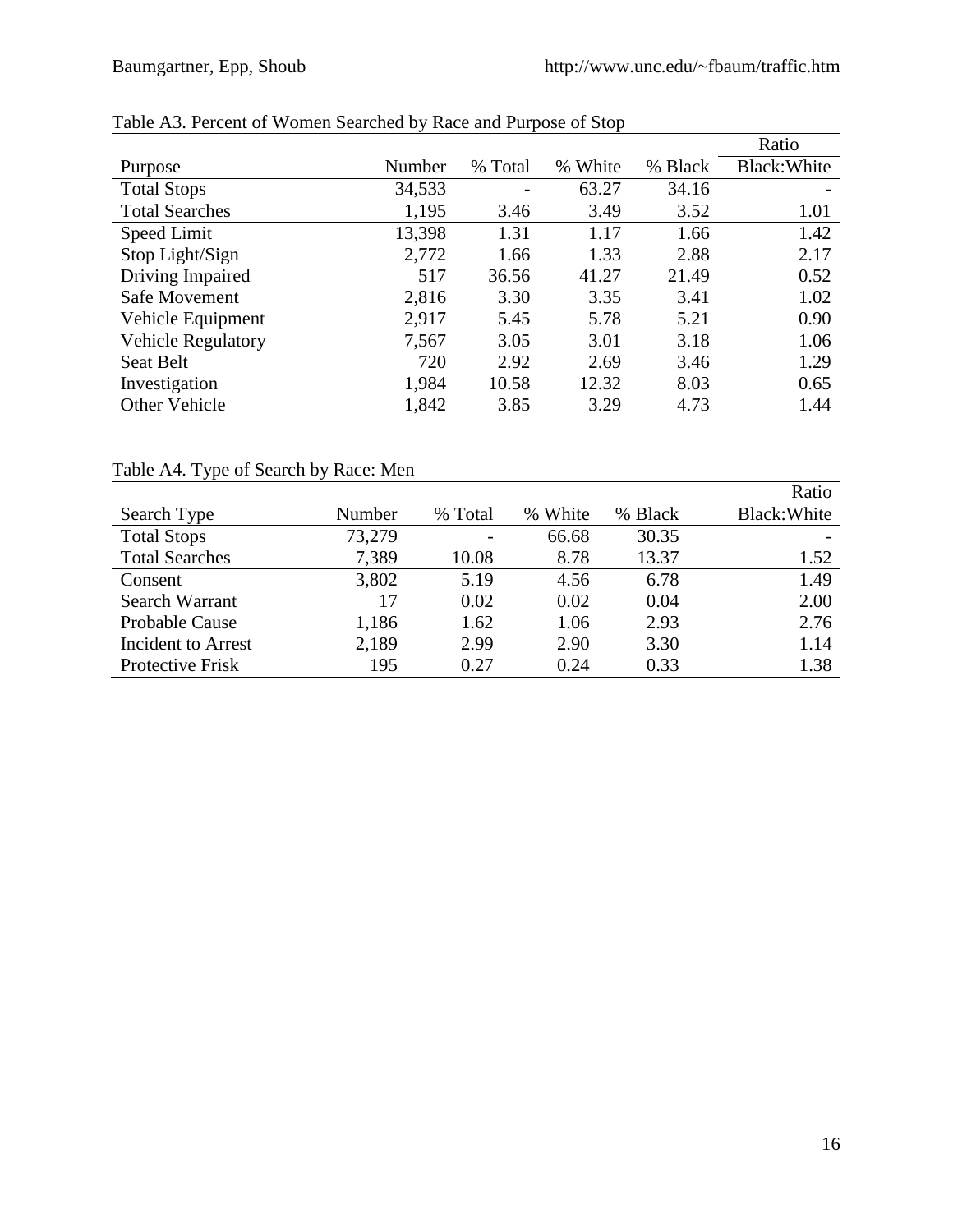|                       |        |                          |         |         | Ratio        |
|-----------------------|--------|--------------------------|---------|---------|--------------|
| Search Type           | Number | % Total                  | % White | % Black | Black: White |
| <b>Total Stops</b>    | 34,533 | $\overline{\phantom{a}}$ | 63.27   | 34.16   |              |
| <b>Total Searches</b> | 1,195  | 3.46                     | 3.49    | 3.52    | 1.01         |
| Consent               | 574    | 1.66                     | 1.76    | 1.56    | 0.89         |
| Search Warrant        | 4      | 0.01                     | 0.02    | 0.00    | 0.00         |
| <b>Probable Cause</b> | 211    | 0.61                     | 0.47    | 0.91    | 1.94         |
| Incident to Arrest    | 390    | 1.13                     | 1.21    | 0.99    | 0.82         |
| Protective Frisk      | 16     | 0.05                     | 0.03    | 0.06    | 2.00         |

#### Table A5. Type of Search by Race: Women

Figure A6. Stops by Day of the Week

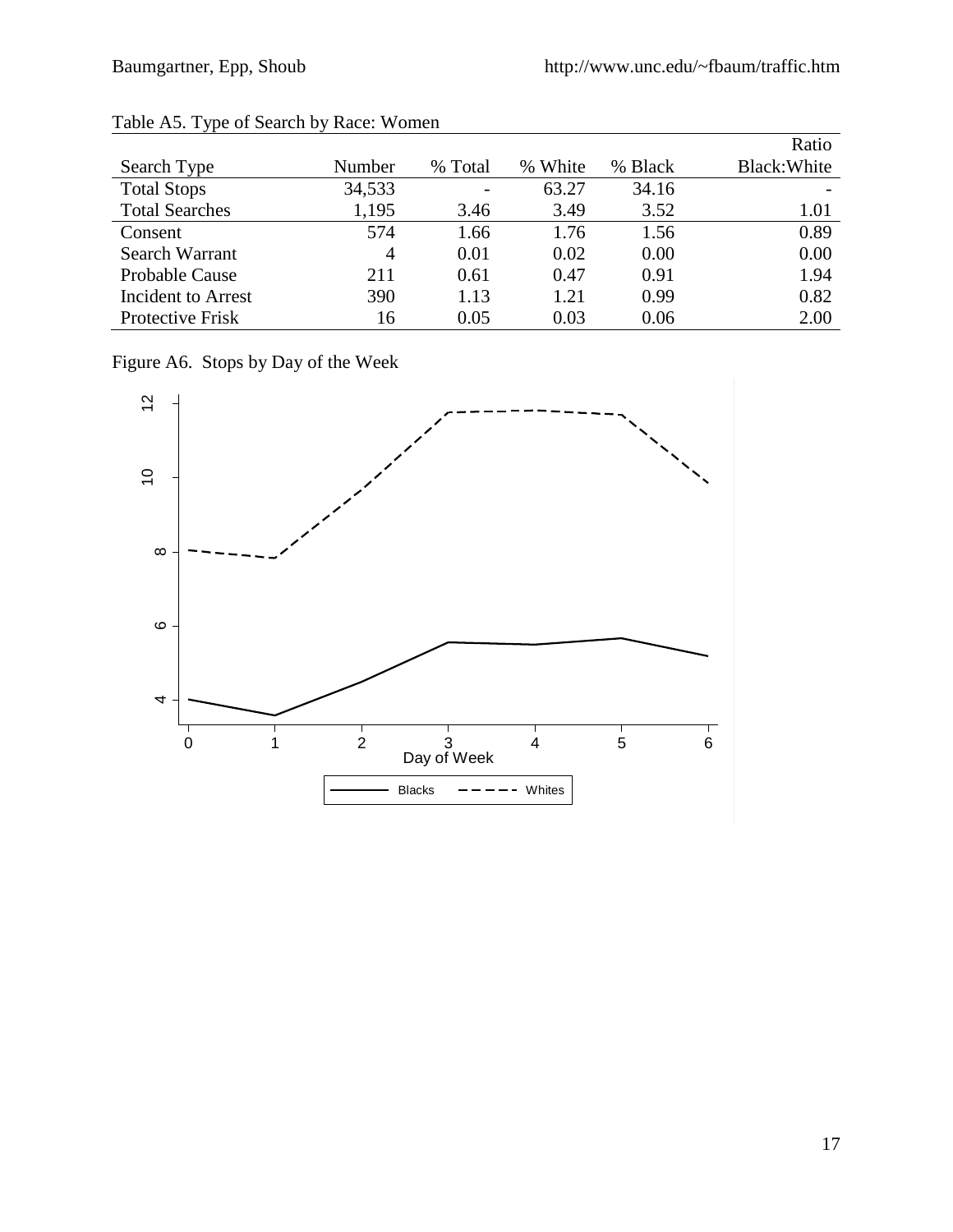



Figure A8. Stops by Hour of the Day

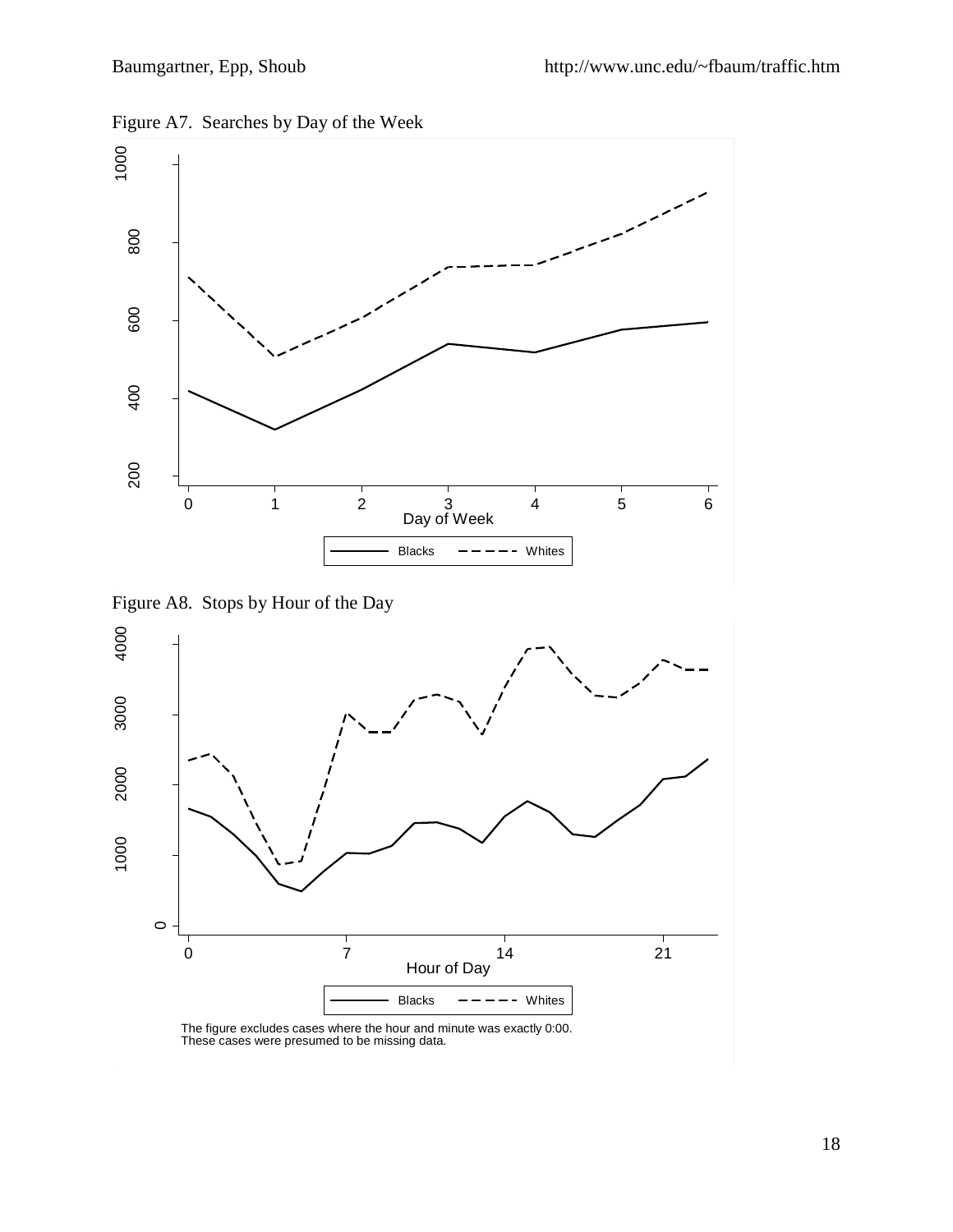Figure A9. Searches by Hour of the Day



Figure A10. Correlation Between Percent Difference in Likelihood of Black Men being Searched as Compared to Whites and Odds-Ratios from Logistic Regression

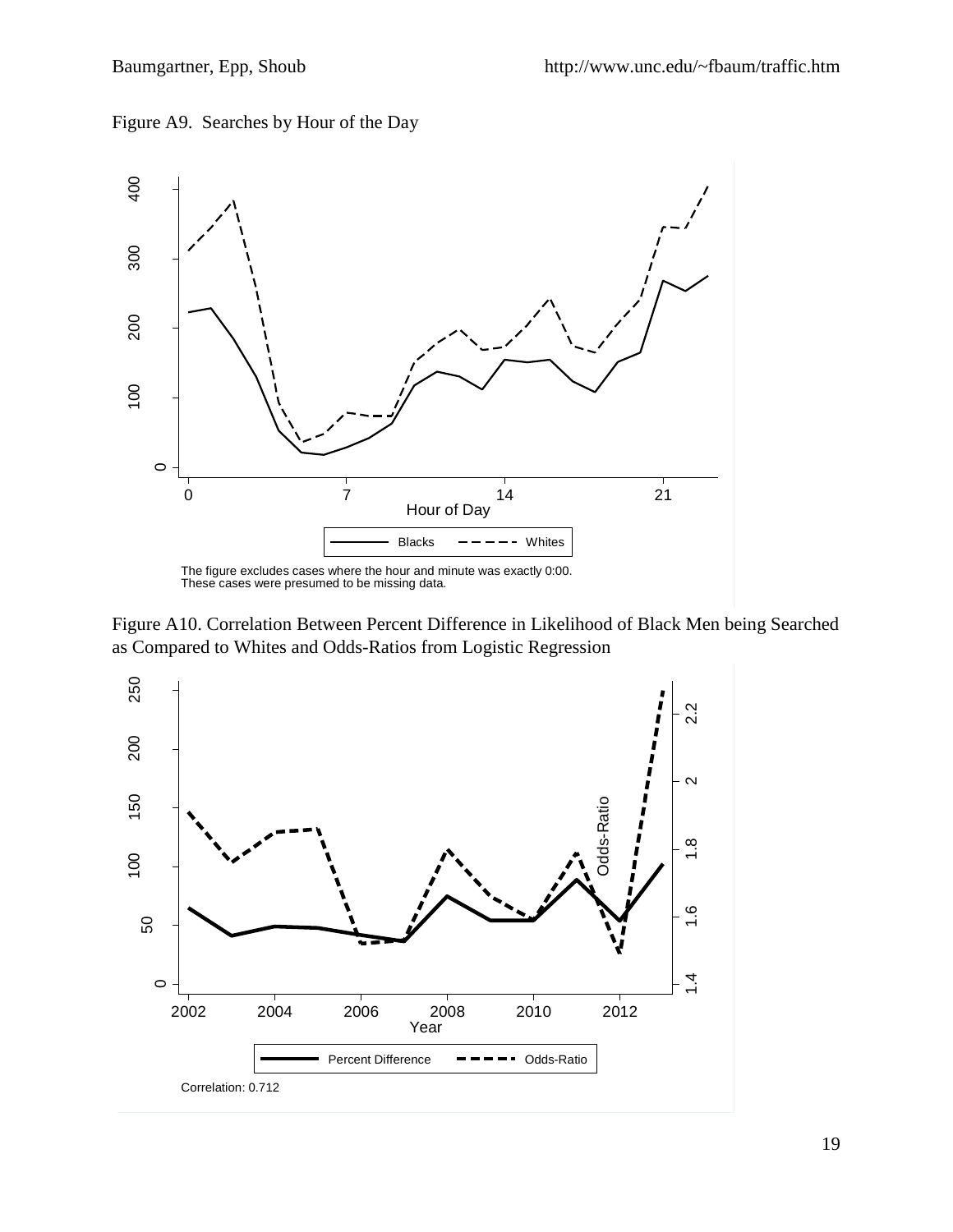

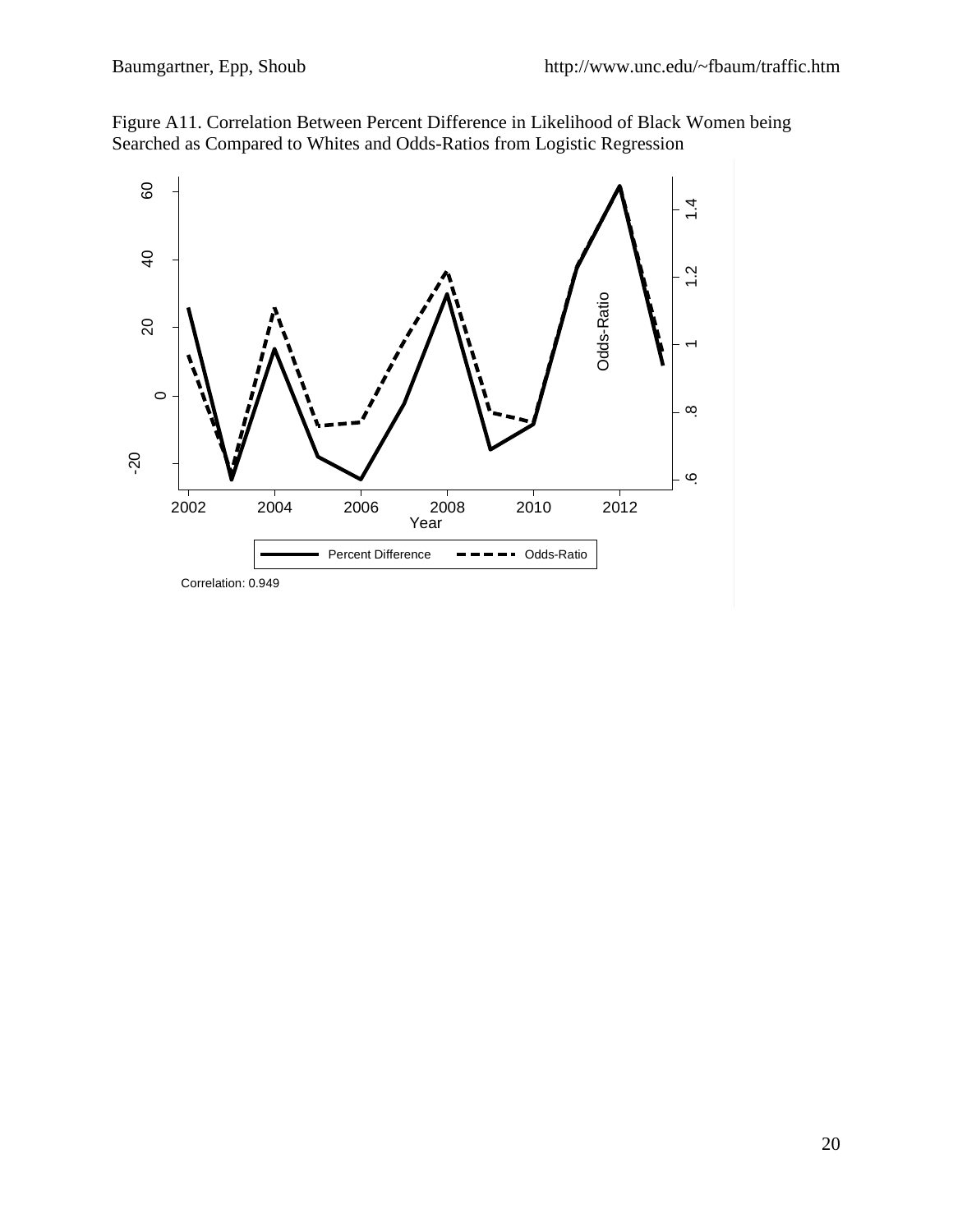

Figure A12. Racial Differences in the Likelihood of Search: Consent Searches Only